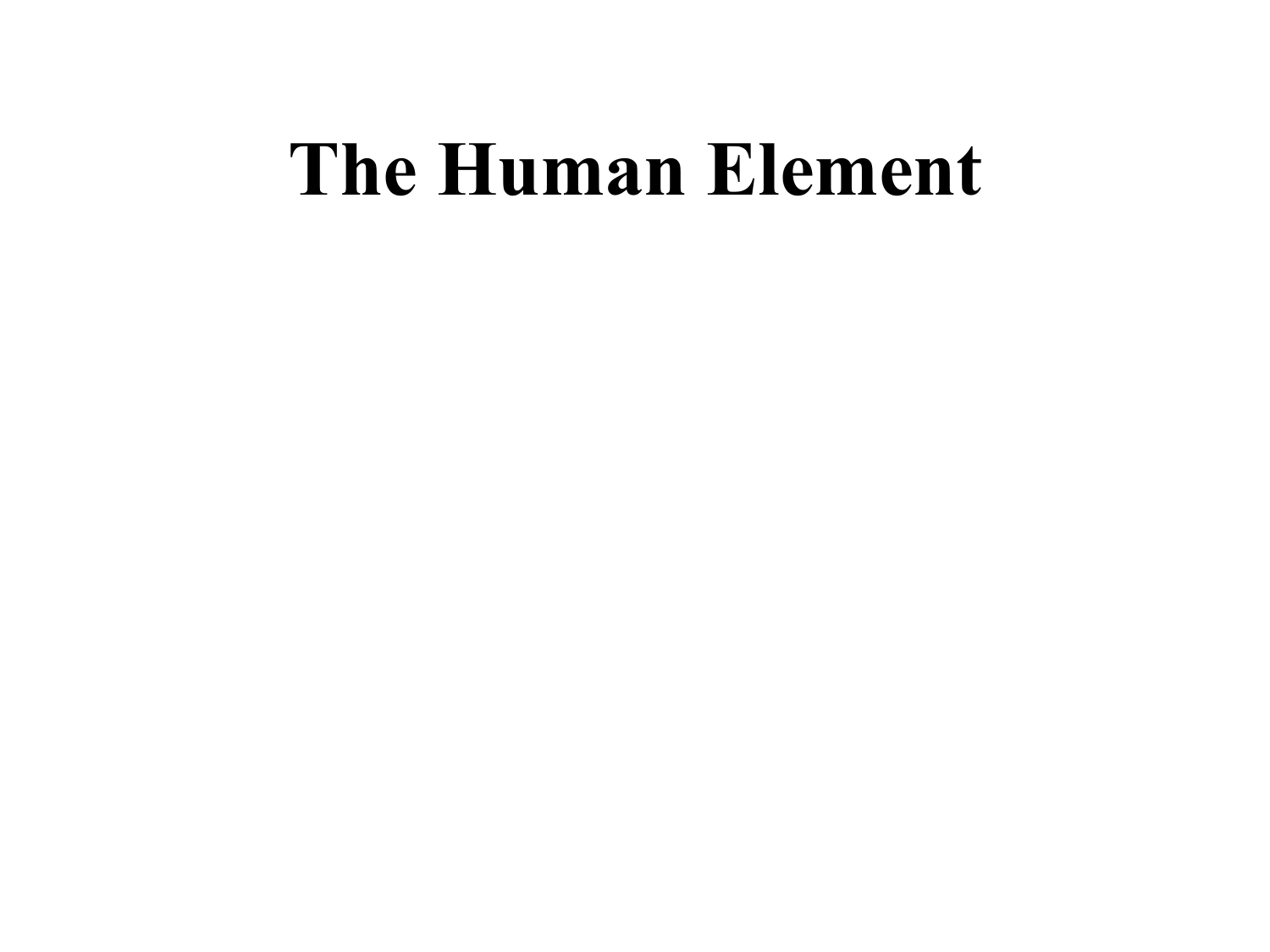# **The Human Element**

Science is an activity done by people, not just a collection of facts.

Do we have time to talk about people in our classes?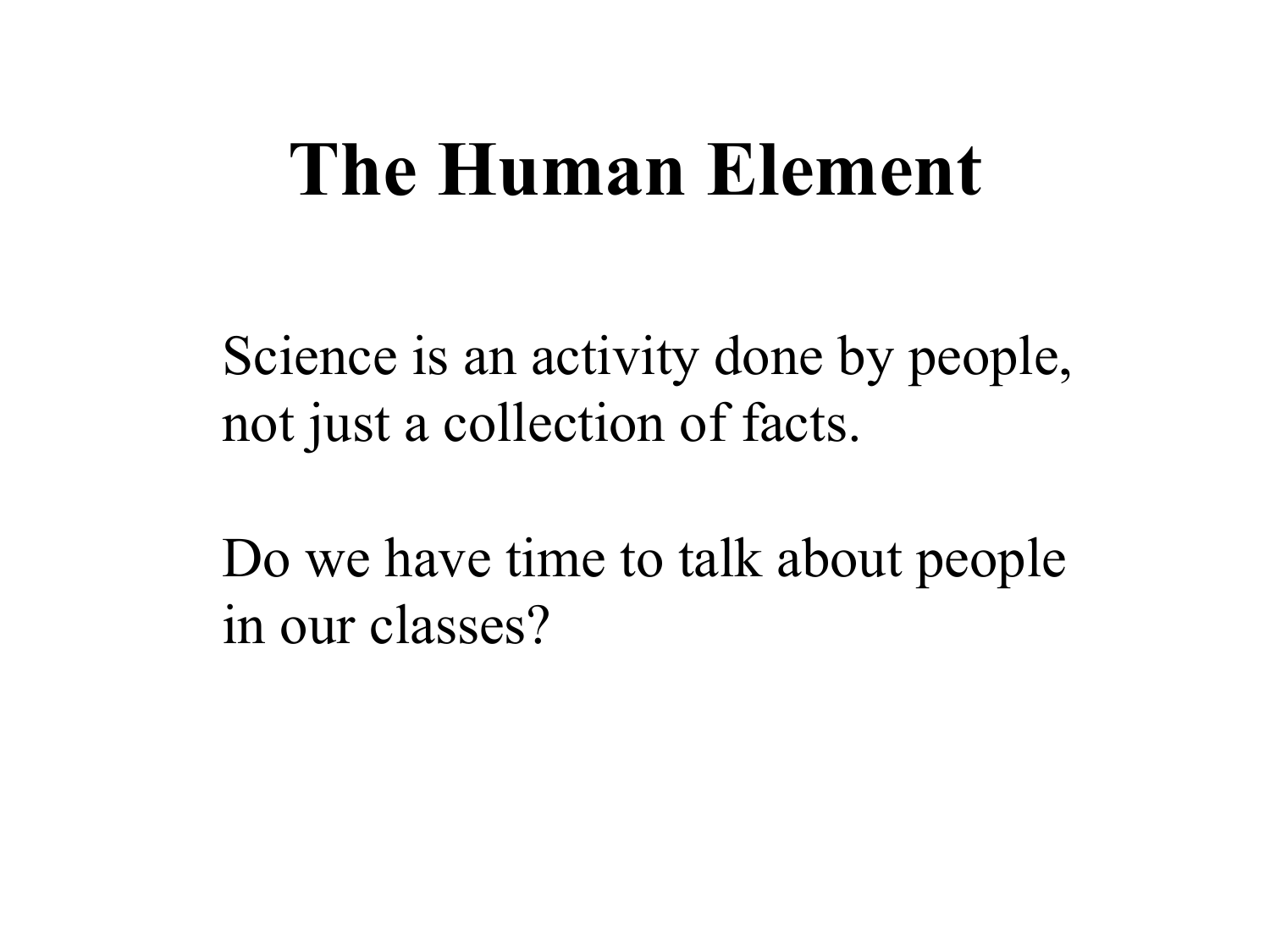# **Instructor as Role Model**

Share stories about classes you took, research projects you worked on. What are your college friends doing now?

What training is required? Few students realize that graduate assistantships are available in STEM fields.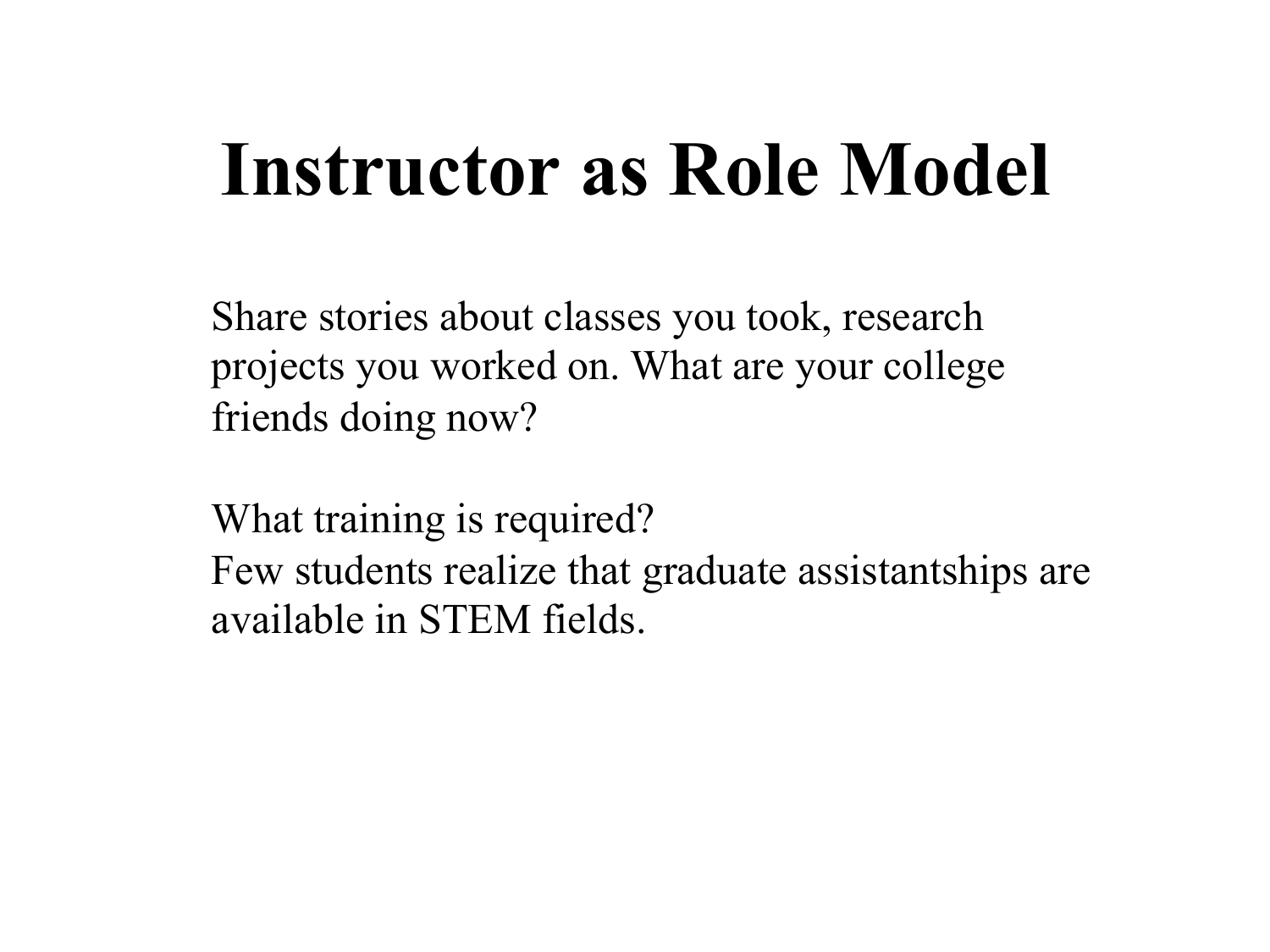#### **World of Chemistry**

Series prepared for PBS in late 1980s

Nobel Prize winning host Roald Hoffmann

Interviews with scientists and engineers (Corning Glass, DuPont), scenes at factories, demonstrations by UWSP's Donald Showalter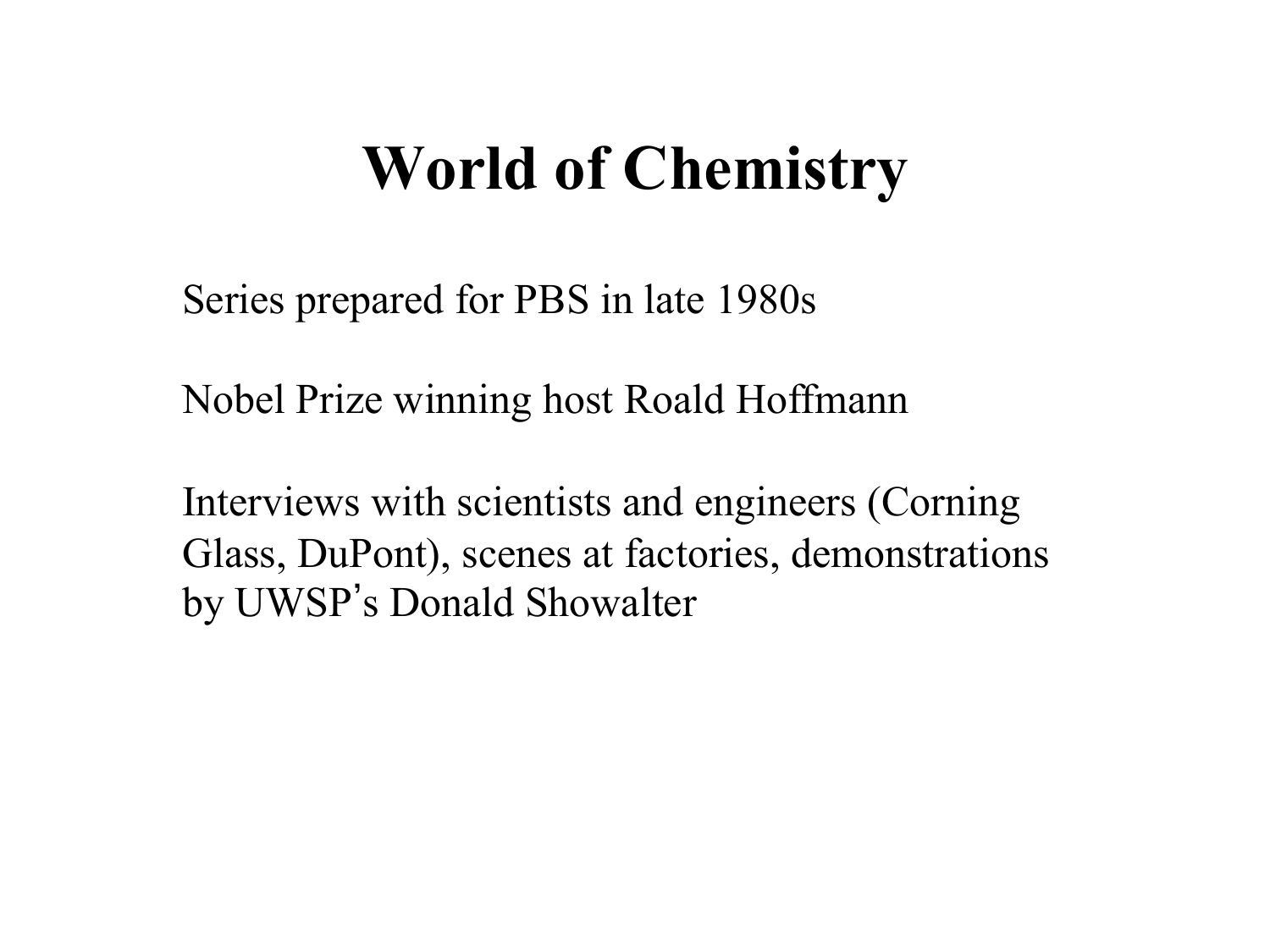#### **NOVA** Secrets of Lost Empires: The Roman Bath

Engineers, architects, historians debate then execute plan.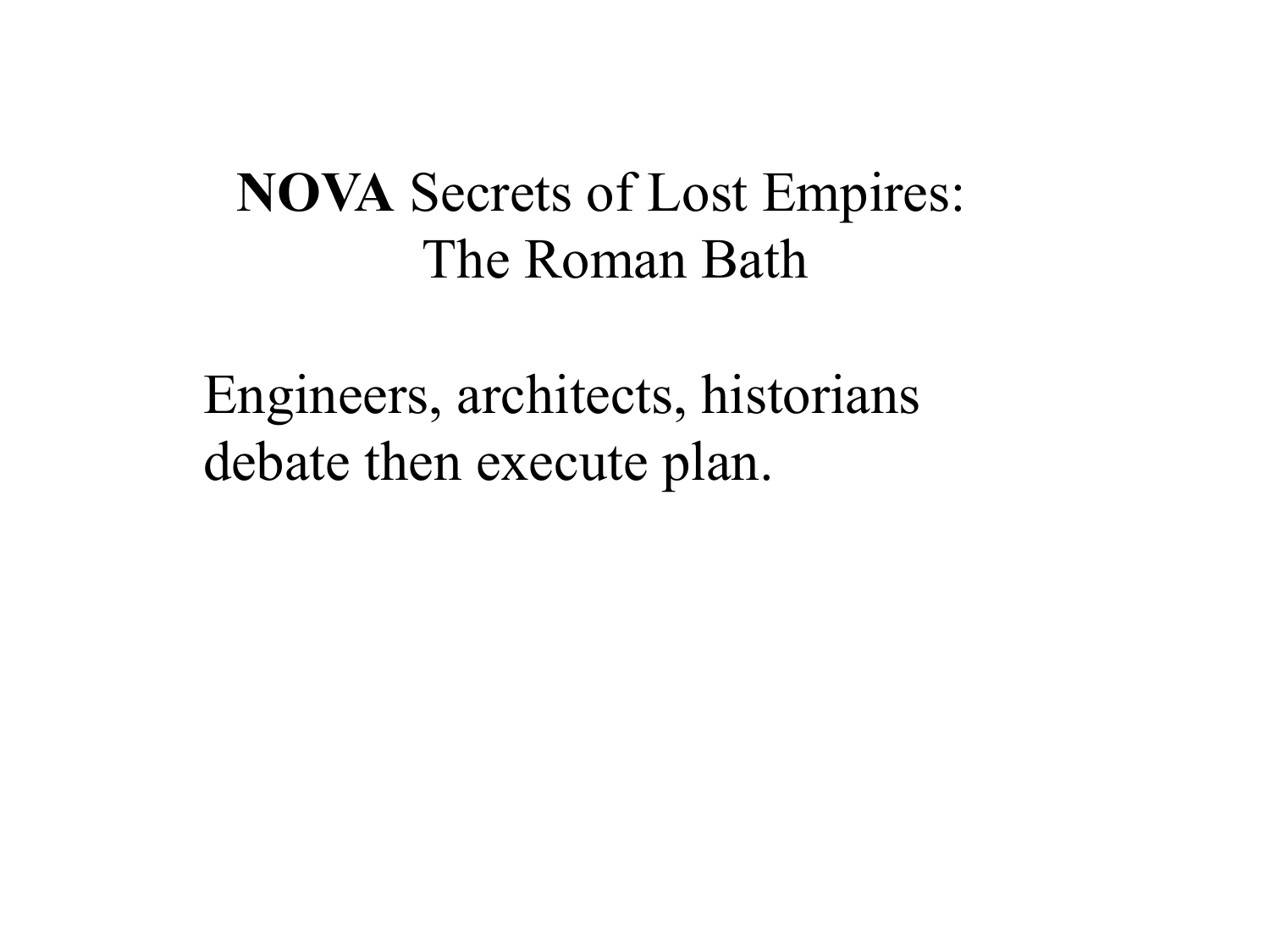### Is this on the test?

Students will pay attention if they know they will be held responsible for knowing the material.

A list of questions to answer during or after a video will help students focus on useful information.